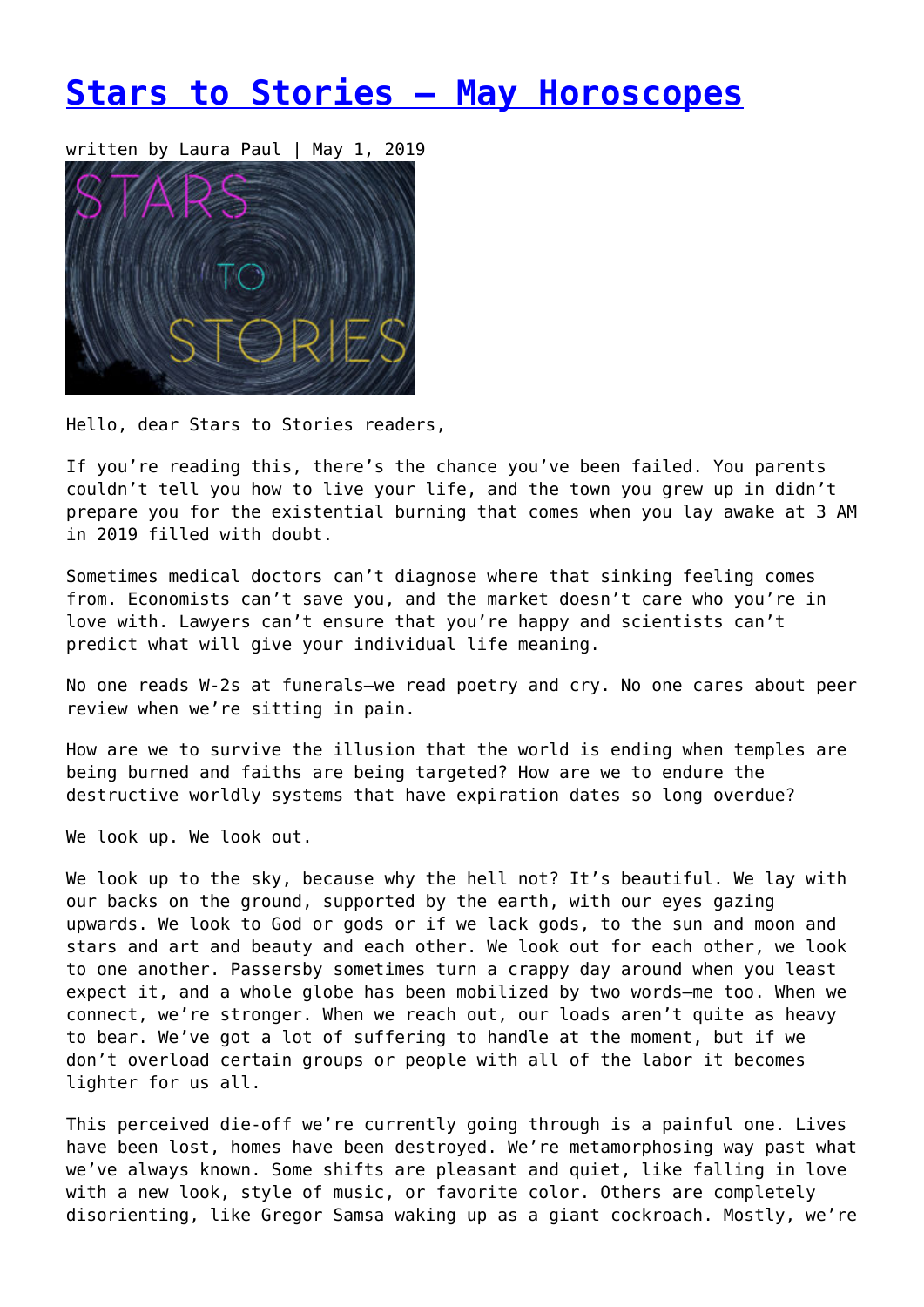enduring the later kind of transmutation, although there's always room to experiment with a new haircut or external factor that brings a little dose of pleasure on the tougher days.

I can't tell you in exact detail what's going to happen tomorrow for you, but what I can do is remind you that death cycles are inherently life cycles and life is big enough to hold death without ultimately succumbing to it. I can hold your hand. (Not IRL, but you get the point!) I can interpret what seems to be ending, intensifying, or being born. I can be present with you, and hell, feel free to reread this when you're lying in bed at 3 AM with those doubts I was talking about earlier.

If you or someone you love is in need, there are people willing and happy to help. When we share our resources everyone gets taken care of-I promise.

If you are experiencing any amount of distress you can call the [National](https://suicidepreventionlifeline.org/) [Suicide Prevention Lifeline](https://suicidepreventionlifeline.org/) at 1-800-273-8255 or you can text HOME to the [Crisis Text Line](https://www.crisistextline.org/) at 741741. Please reach out to those around you until you can find someone who will listen. If you are overwhelmed with pain, it's guaranteed someone else has been there before and can show you how to work through it.

Remember—the moon will never blame you for how you're navigating your job and the sun doesn't count accomplishments before shining. The earth is supporting your body right now whether you appreciate it or not. There is unconditional love all around if you remember to look for it—and the reserves are plentiful.

Additionally, if you like what you read here, I'm available for healing consultations, and chart readings no matter what your experiences have been. I'm more than happy to share my time and abilities where needed. It's always a brave step to ask for help, and I consider myself honored when people approach me in this way.

Below are your horoscopes by sign. Read them with love and treat yourself similarly.

May you feel supported by what's beyond,

xo Laura

*Scroll down for horoscopes by sign and read for your ascendant or rising sign if possible.*

(If you're curious to find your rising sign, go to [astro-seek.com.](https://entropymag.org/astro-seek.com) After you enter your birth information look to the left of the circle to the line that says AC. If you're intrigued, confused, or both intrigued and confused you can email me at starstostories@gmail.com for a [consultation](https://www.laurapaulwriter.com/consult).)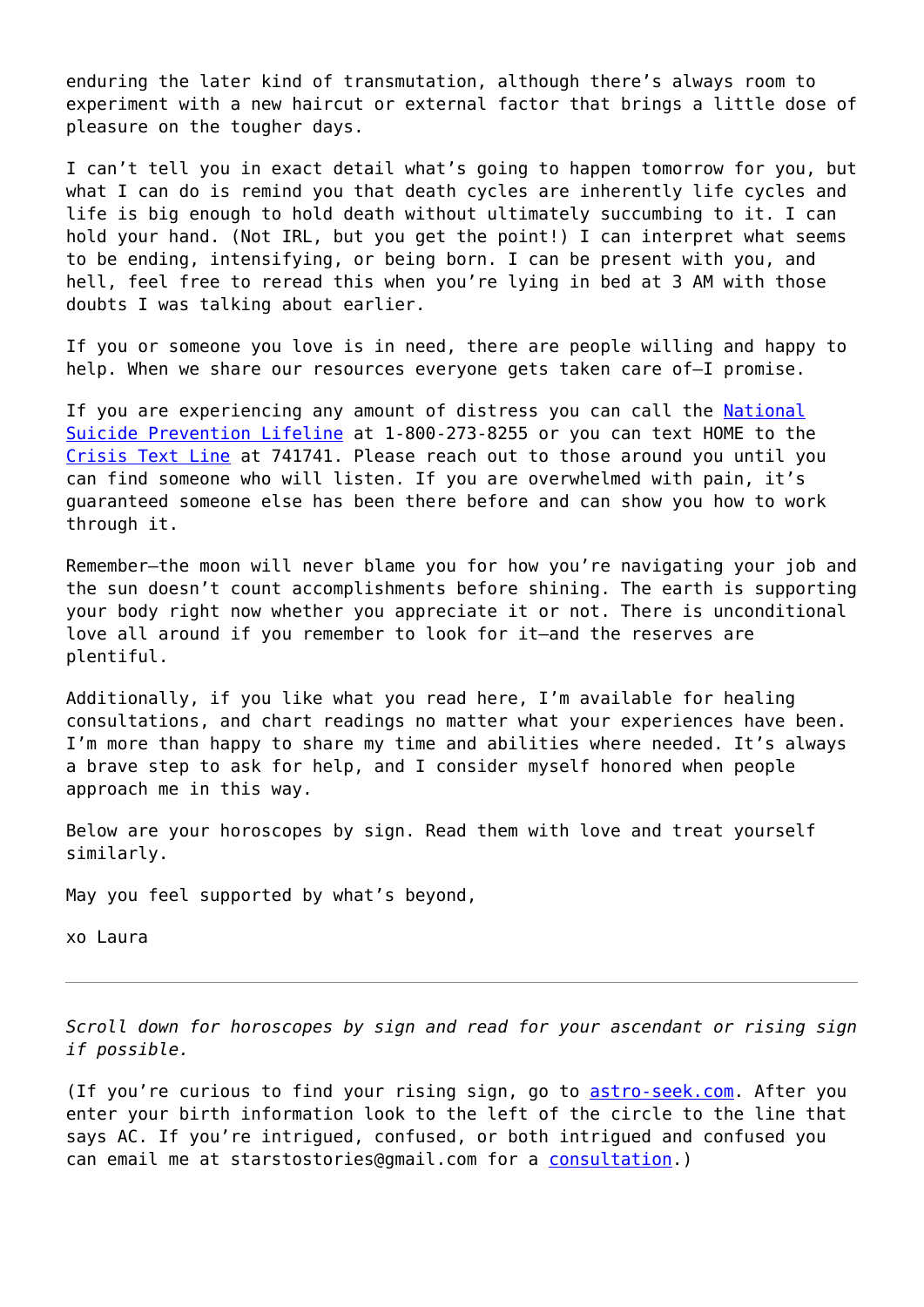## **Aries**

This is a month strong in contrasts for you. For the first few weeks of May, you seem to be social, communicative, and generally much more energetic. By mid-month, however, an issue related to home or the body seems to have pulled your attention. Whereas you start assertive and dominant, you might want to stay domestic past the 15th. Did you circulate too widely at spring's opening? Need to cool down your movement and refocus your receptive nature on the family front? Don't ignore the demands that start at your very roots and foundation.

#### **Taurus**

So much attention on you this month! It seems that you have been busy, and quite possibly permanently shaken up from your usual routines. Some of this may have been behind the scenes in April, ready to take hold much more obviously in May. By mid-month you have your designated planet, Venus, home in your sign. Things might start to click more into place after what could be a positive disruption three weeks in. Enjoy the extra special comforts when you can find them this month. It's a lucky and unusual time to receive such ease.

#### **Gemini**

"Is springtime always this serious?" you might be asking. Certainly not! This year is particularly focused on looking to the past, which can be weird when we're in the midst of superblooms. If you're feeling pinned down by tough work and restrictions at the beginning of May, try to face the obligations head-on. By the second week, there may be some sudden news about family or resources you didn't foresee. By the end of the month, hopefully, you'll be revitalized—and starting to see the results of your actions. After you get through the humps, things will become more jovial, and you'll have reason to celebrate a major feat.

#### **Cancer**

What are you working toward? How are you defining yourself these days? If it's through relationships or family that's fine, but in the second half of the month you could be pulled to carve out more of an identity that's solely focused on you. It seems there are nice perks from friends offered in the month's opening week with the new moon in Taurus, and a career development may offer you a spotlight after the  $15<sup>th</sup>$ . Community support could come suddenly and intensely. Did you realize how many people you had on your side? Don't overlook the people rooting for your rise.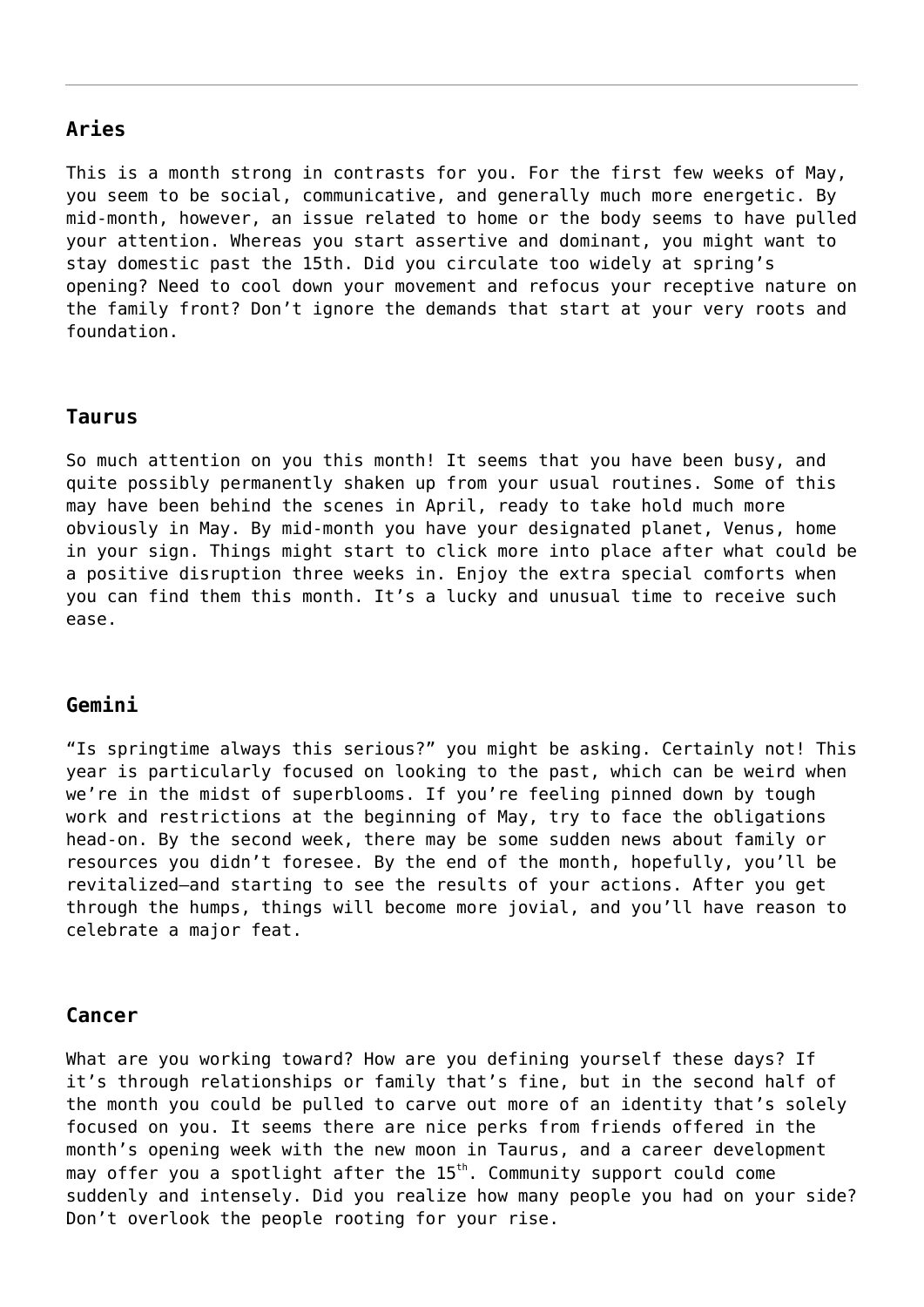#### **Leo**

After an energetic month in April, you might be turning to the more comfortable things in life for the next few weeks. Hopefully, the buzz from any shocks that came from the end of last month will have worn off a bit by now, as you acclimate to what might be a short phase of lethargy. If you're wondering what has become of your vitality, things will start to become much more enlivened in the fourth week of May. A turning point in communication and conversations will help. Sometimes airing a serious topic out in the open can help to lighten things up, but don't dwell where it's unnecessary.

#### **Virgo**

This month will be a contrast in speed. You might have been coming out of April quickly, but facing a slow down for a short phase at the start of May. You could hear some unexpected news involving your health, home, or family the second week of the month. If it's something overwhelming make sure to take good care and give yourself the time to acclimate to this new reality—maybe a break, however you can sneak it, would be good. By the last week of the month you may be revitalized and back to a chattier and more communicative self. Hopefully, you'll have good news to share by then!

#### **Libra**

Has there been something out of sight grinding at you? Perhaps on the home front, but now spilling over, affecting your partnerships and committed relationships? It seems the first two weeks of May have this somber tone, asking you to get real and responsible about what it is you need to stabilize and ground yourself. A pleasant surprise may come mid-month that appears to resolve some of the conflict you may have been experiencing at the month's opening. From then on, you may feel more relaxed, comfortable, and supported. Learning how to make yourself feel at home even amidst tricky situations is a useful skill indeed.

#### **Scorpio**

In May, there could be a lot of attention on your partnerships, especially as it has to do with money—have there been heated talks lately? By the third week of May a revitalization of your thoughts about value and spending will occur, perhaps with the help of a friend. Are you finding slower and more open ways to communicate? Does some of this come from sticky stuff from the past you weren't willing to share before? As you trudge through the past, some openness could do you good. Baby steps are all that are needed.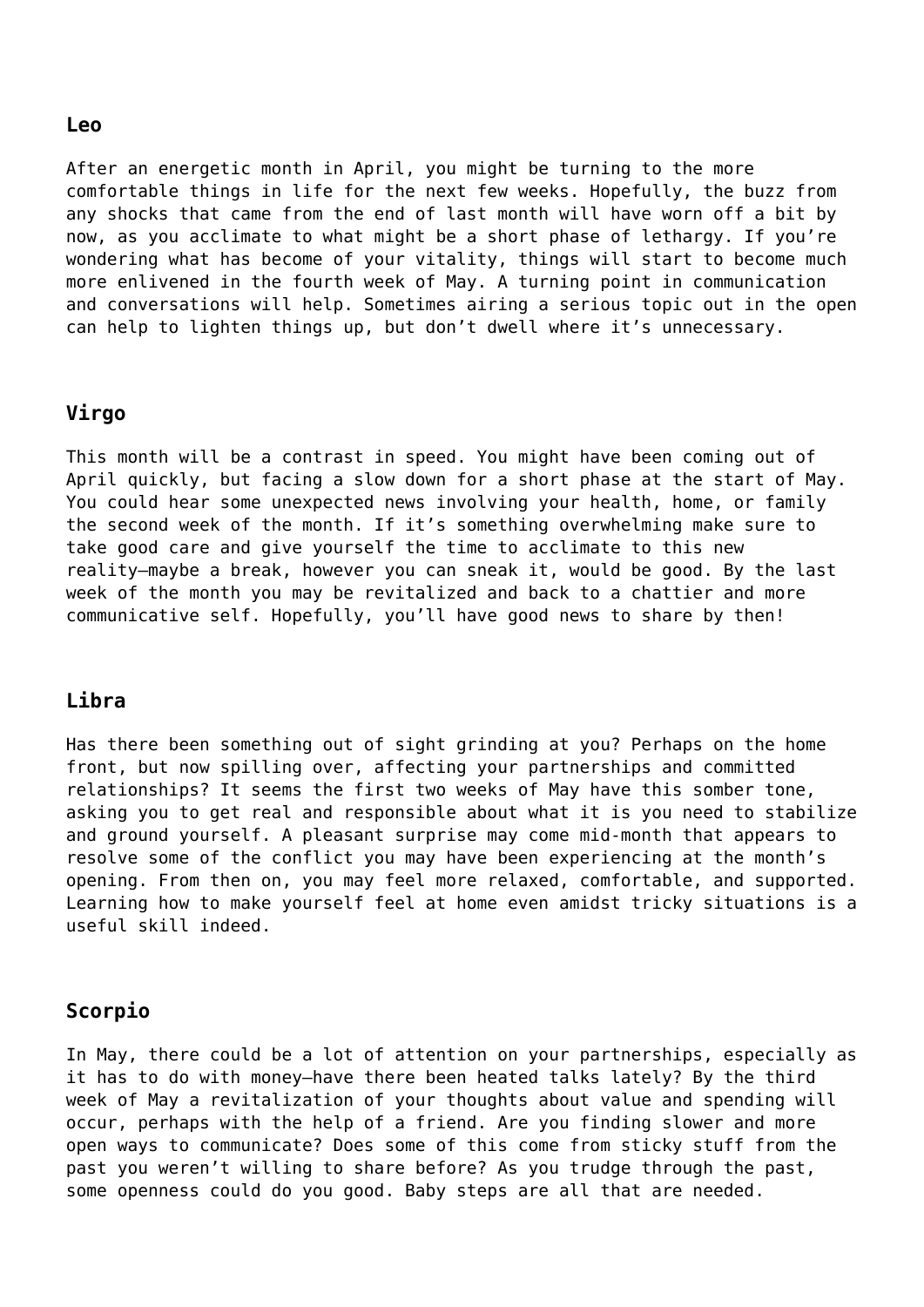## **Sagittarius**

At the month's opening, it seems you'll be reviewing a certain conflict with a partner—whether you're conscious of what that tension has to do with or not. Some introspection could help, and as is always good advice, reflect and be specific before opening your mouth. By the end of May though, it appears that light has been shone on just what the opposition could have been about. Now would be a good time to sort what's going on inside of you before it spills over onto another. Don't shy away from serious talk.

# **Capricorn**

If challenges are brought at the beginning of the month, wait until the second half to make your assessments. Things may be powerfully molting, and although messy, could be a force for good. The results will show later on in May, once some of the tensions have been worked through. If you find yourself preoccupied with the past, take it to heart that so often this is an integral part of the process of moving forward. If you want to build what lasts, the dirty process of examining your foundations is more than worth it.

## **Aquarius**

If you've been feeling more dormant than usual, find ways to lean into it. Self-insight and reflection are often important steps before anything can begin to get fixed or move forward. If home has had a sharp or unusual feeling quality to it since last year, there will at least be an extra boost of comfort and pleasure coming in during the second half of May. Something appears to be culminating career-wise, whether you've been quiet and behindthe-scenes about it or not. There's ease and enjoyment towards the end of the month, so embrace it when it comes!

## **Pisces**

The duality to nature is becoming more and more apparent to you, is it not? For every failure there's a silver lining, for every "no" you hold firm to, something else enters in. If you've faced some rejection at the opening of May, notice the quality of the feeling. Is it really that permanent, that dire, that bad? Luck has its way of circling back fully, and the end of the month may bubble up much more effortlessly, propelled by whatever had sunk down, seemingly out of sight. If you feel called to count your losses, don't remember to give thanks for your gains too.